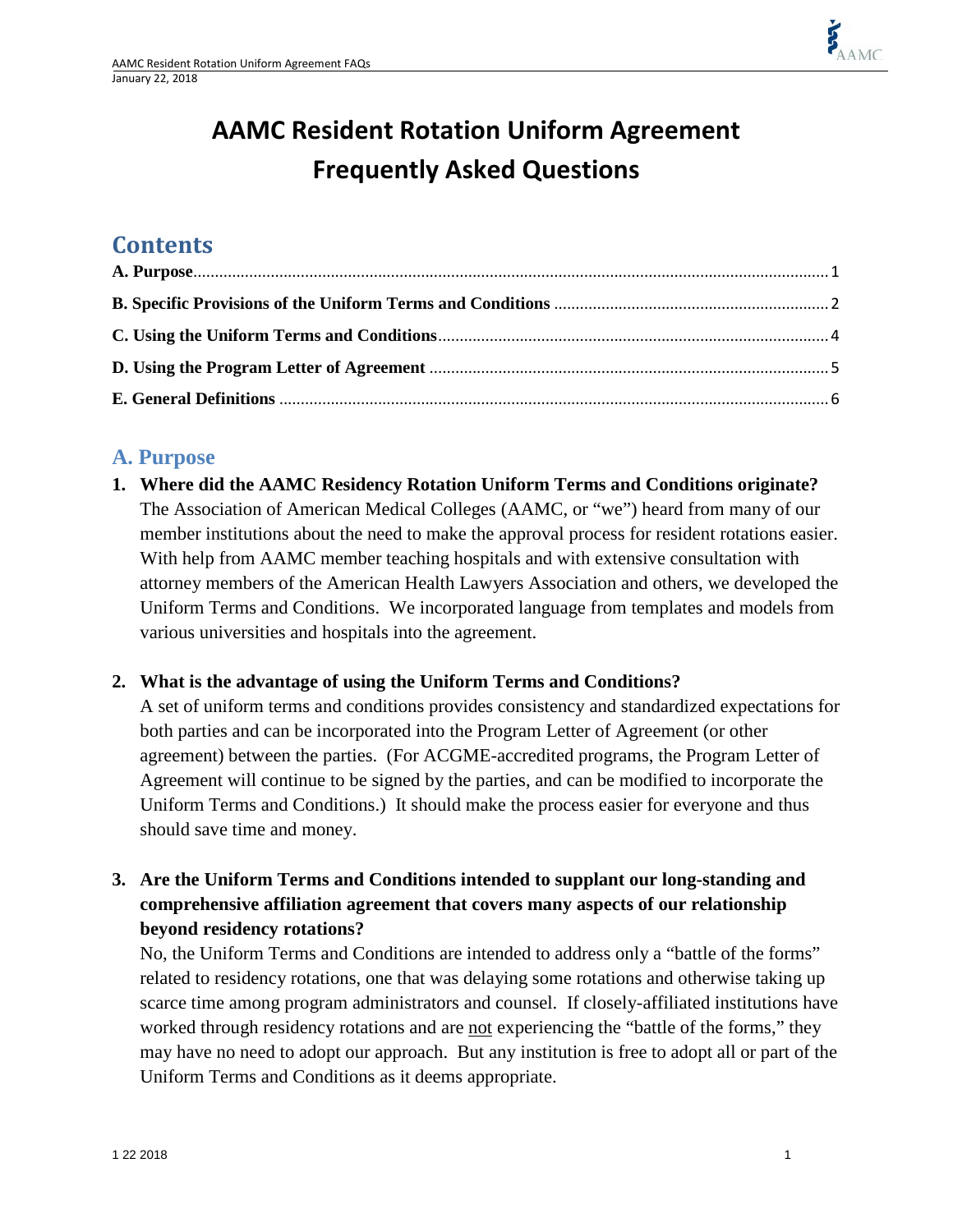#### **4. Are we required to use the Uniform Terms and Conditions?**

No, the Uniform Terms and Conditions were developed by the AAMC to help streamline the residency rotation process by using a common approach to basic legal issues. Use is completely voluntary.

**5. Aren't you concerned that program administrators will be put off by the eight-page uniform terms and conditions?**

Our hope is that program administrators, working with counsel, will find it useful to have a common set of legal terms that don't need to be re-negotiated for each residency rotation, and they will see the uniform terms and conditions as a benefit rather than a burden.

# <span id="page-1-0"></span>**B. Specific Provisions of the Uniform Terms and Conditions**

#### **1. Can you provide a list of what is covered in the Uniform Terms and Conditions?**

- A. Responsibilities of Sponsoring Institution
	- 1. Administration of Residency Program
	- 2. Designation of Residents
	- 3. Program Policies, Rules and Regulations
	- 4. Responsibility for Residents
	- 5. Resident Salaries and Benefits
	- 6. Immunizations
	- 7. Criminal Background Checks
	- 8. Licensure
	- 9. Availability of Mental Health Resources
	- 10. Change in Program Accreditation Status
- B. Responsibilities of Participating Site
	- 1. Site Director
	- 2. Participating Site Program Faculty Changes
	- 3. Cooperation with Accreditation
	- 4. Access to Resources
	- 5. Resident Supervision
	- 6. Resident Evaluation
	- 7. Resident Removal from Participation
	- 8. Supervision and Limitation of Resident's Authority
	- 9. License and Accreditation
	- 10. Emergency Medical Treatment
- C. Financial Arrangements (Financial Arrangements between the parties, if any, are set forth in the Program Letter of Agreement)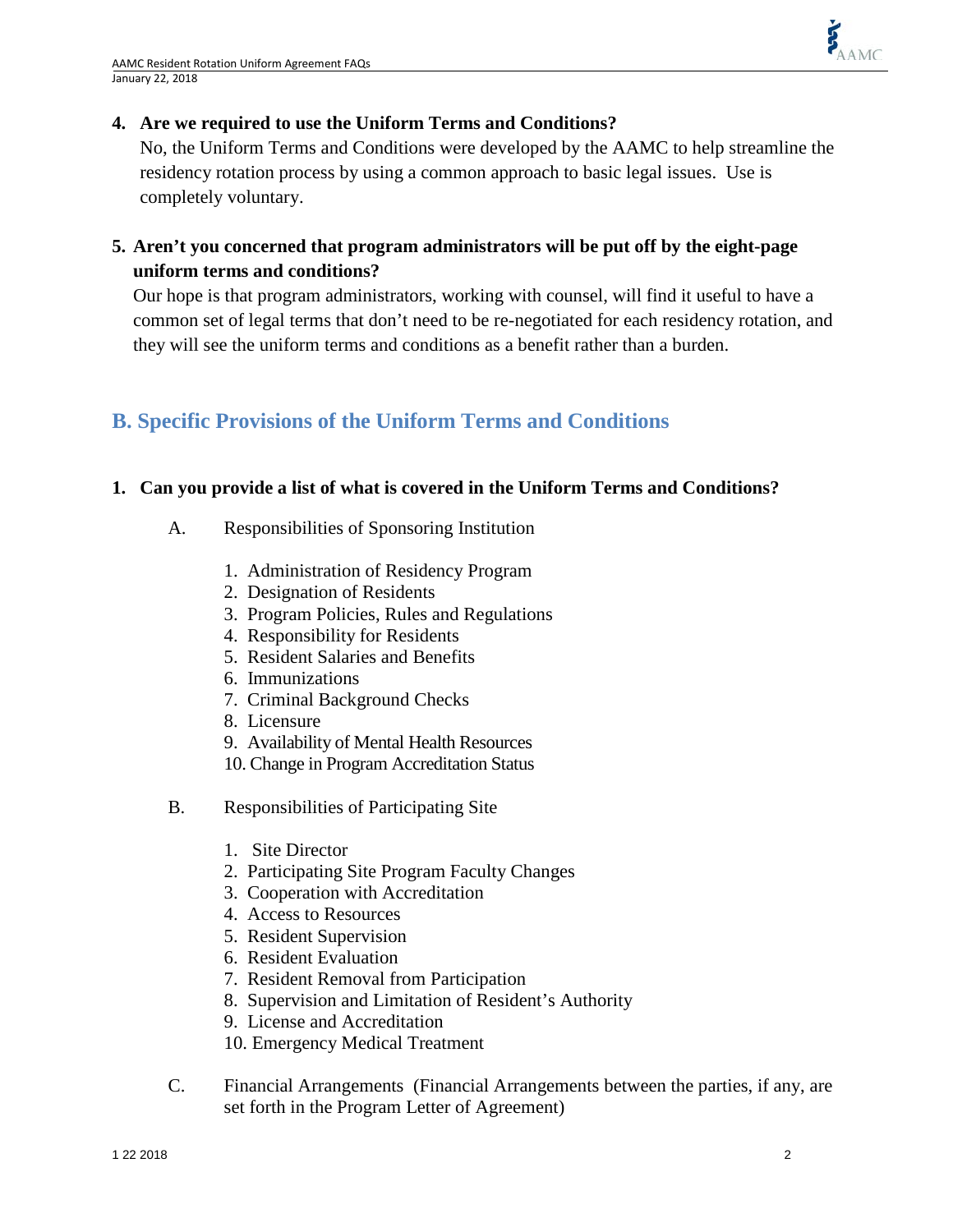

- D. Insurance
- E. Term and Termination
- F. Independent Contractors
- G. Confidentiality & Health Insurance Portability and Accountability Act
- H. Compliance with Applicable Laws, Rules and Regulations
- I. Assignment
- J. Governmental Immunity
- K. No Exclusion from Federal Healthcare Programs
- L. Choice of Law
- M. No Third Party Beneficiary
- O. Notices
- P. Severability
- **2. The Uniform Terms and Conditions provide for the Participating Site to take on many functions in the support and supervision of residents. Does this mean the Sponsoring Institution is relieved of responsibility for those functions?**

No, the Sponsoring Institution assumes and retains responsibility for the overall administration of the Program, including supporting and supervising residents.

#### 3. **Why don't the Uniform Terms and Conditions include choice of law and indemnification provisions?**

We consulted with many attorneys representing both hospitals and medical schools as we developed the uniform terms and conditions. Because choice of law and indemnification provisions are non-negotiable for a number of schools and hospitals, including State institutions, and because the common law provides a resolution to those issues should they ever arise, we chose to omit them. To put an end to the "battle of the forms," the uniform terms and conditions include what we believe will be acceptable to many institutions.

4. **The Uniform Terms and Conditions provide for the Sponsoring Institution to conduct a criminal background check on each resident before the start of a rotation. What if a Participating Site wants to see any "positive" results?** 

The Uniform Terms and Conditions provide that a Sponsoring Institution may assign only residents who it has determined are qualified and meet all educational, clinical, and ethical standards of the Sponsor Institution. If a site wants to receive specific findings in a background check, that is an additional step that would need to be included in a Program Letter of Agreement.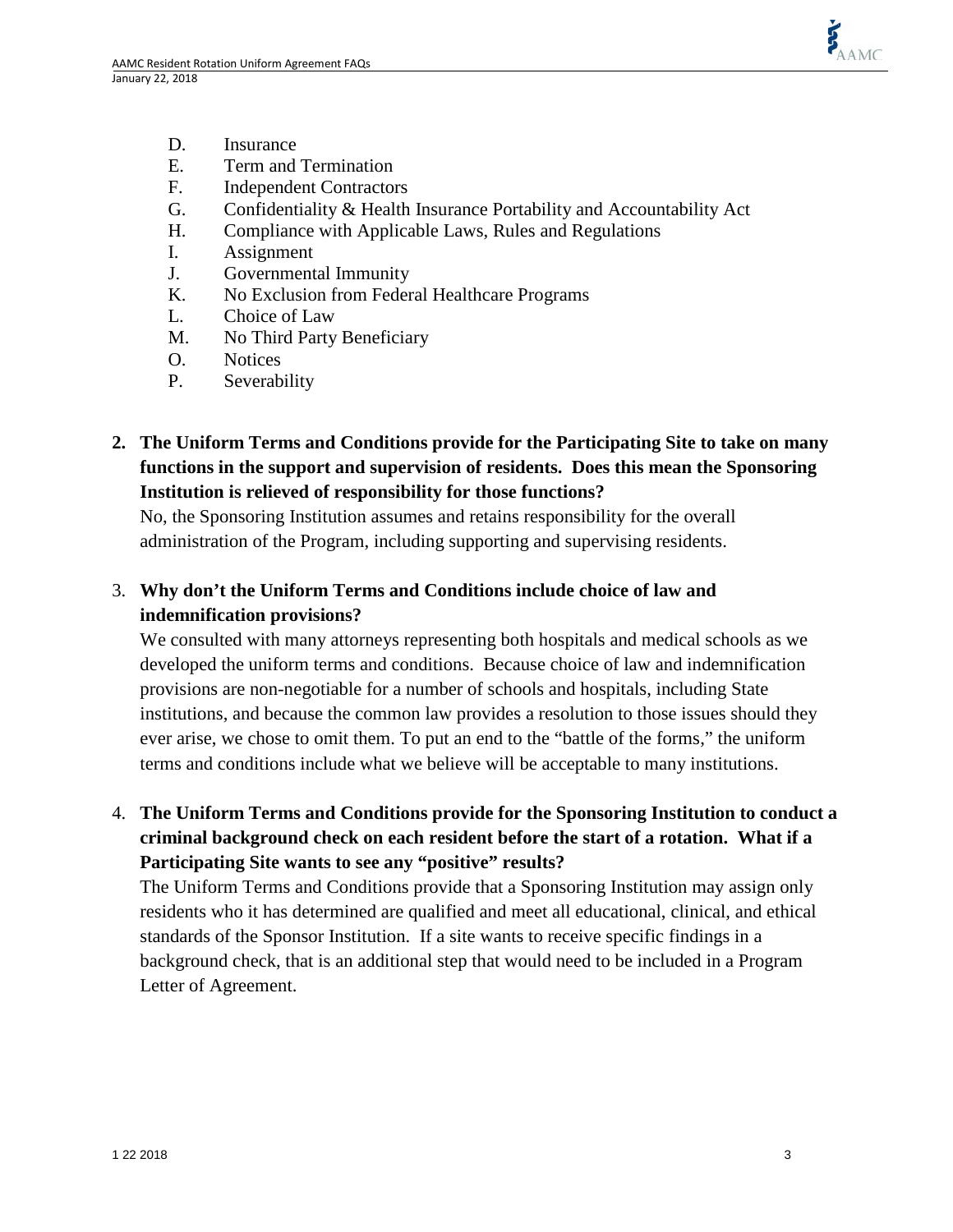# 5. **Why don't the Uniform Terms and Conditions specify requirements relating to drug testing?**

The Uniform Terms and Conditions provide that residents shall be required to comply with the policies of both the Sponsor and the participating site, with the expectation that the parties will separately communicate requirements relating to drug testing.

**6. If residents may rotate at our site without being required to obtain a license, how should we memorialize that in our agreements?**

The Uniform Terms and Conditions provide for residents to be licensed "or otherwise authorized" to engage in the practice of medicine in the participating site's jurisdiction. The Program Letter of Agreement would be an appropriate place to memorialize the basis for the alternative authority.

**7. What do the Uniform Terms and Conditions require regarding the availability of mental health resources for residents?**

The Uniform Terms and Conditions provide that the Sponsoring Institution and the Participating Site must cooperate in providing access to confidential, affordable, and 24/7 mental health services.

**8. What if a participating site does not have the capability itself to provide mental health resources on a 24/7 basis?**

This provision tracks ACGME program requirements which provide that each residency program, in partnership with its Sponsoring Institution, must "provide access" to mental health services on a 24/7 basis.

# <span id="page-3-0"></span>**C. Using the Uniform Terms and Conditions**

**1. Is adding my institution's name to the AAMC Registry sufficient to effectuate the AAMC Resident Rotation Uniform Terms and Conditions?**

By itself, simply asking to be listed on the AAMC Registry would not implement the Uniform Terms and Conditions. You can effectuate the Uniform Terms and Conditions by executing a separate Program Letter of Agreement, signed by the sponsor and the participating site, which incorporates the terms and conditions by reference.

**2. We have many clinical training affiliations. Some agreements expire next year, some in several years. It is too much work to track them all down and replace them. Can we leave these in place and just use the Uniform Terms and Conditions as new agreements are needed?**

Yes. We understand that it may take some time to cycle through all the existing agreements. We hope that the AAMC Uniform Terms and Conditions will assist you in a smooth and speedy renegotiation of your clinical training affiliation relationships.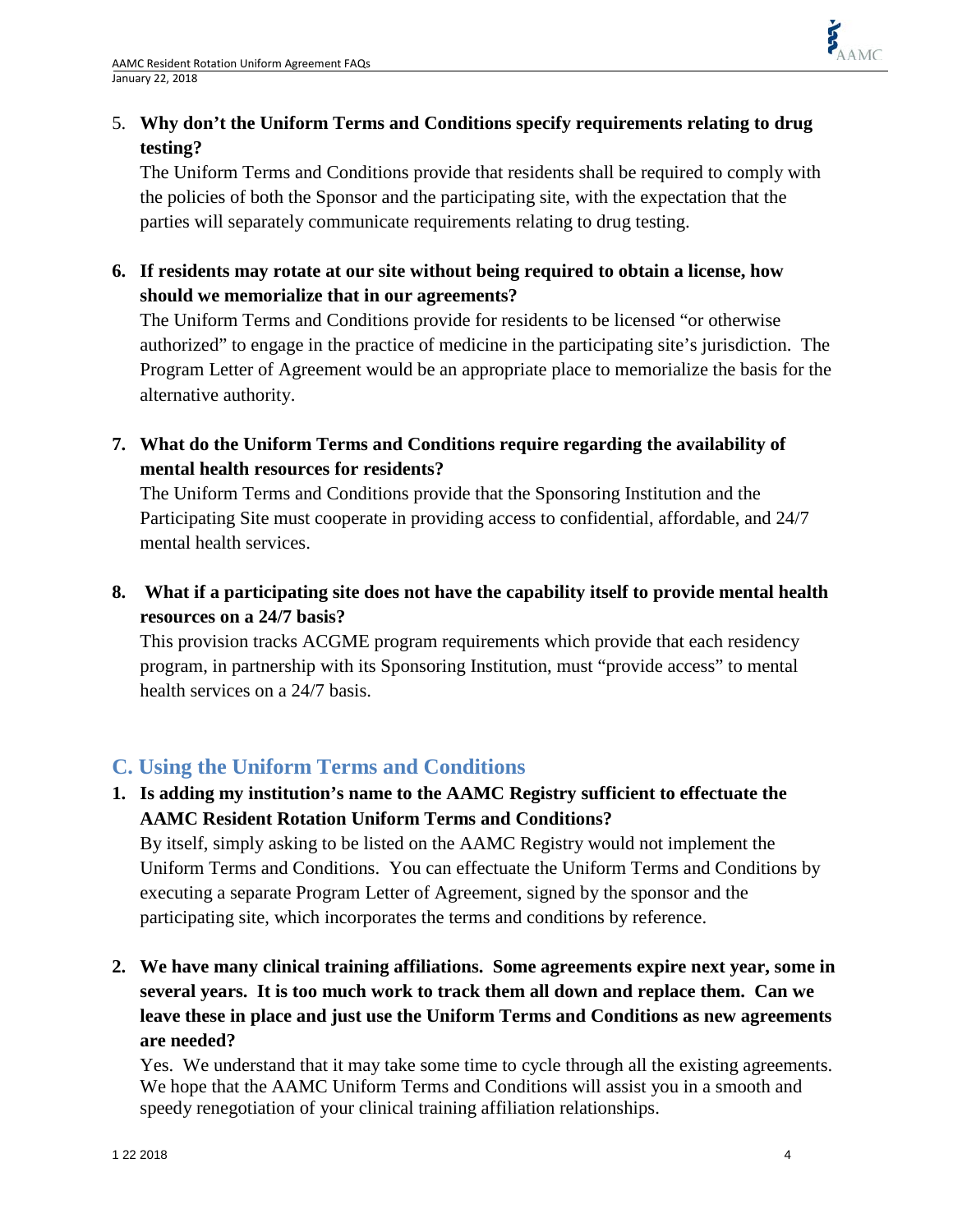# **3. A large number of our residents complete elective rotations at VA or other Government facilities. How well do the Uniform Terms and Conditions track the agreements now used in Government facilities?**

There are unique conditions that attach to graduate medical training at Government facilities (e.g., Federal Tort Claims Act coverage for residents). For that reason, while it might be helpful to use the Uniform Terms and Conditions to streamline negotiations relating to a residency rotation, we are uncertain whether it is feasible to incorporate them by reference into agreements involving Government facilities.

### **4. Can the Uniform Terms and Conditions be adapted for other health professional programs like nursing or physical therapy?**

Yes. While the Uniform Terms and Conditions were drafted for medical resident clinical training -- which means they are designed to meet medical residency accreditation standards – we are supportive of their adaptation for other health professional programs. For that reason, the term "Program Letter of Agreement," which is used for ACGME-accredited programs, may be modified to the particular programmatic setting.

# <span id="page-4-0"></span>**D. Using the Program Letter of Agreement**

**1. What if a term not included in the Uniform Terms and Conditions is something that is so important to our institution (or to our General Counsel) that we can't proceed without including?**

We have anticipated the need for you to include additional terms or terms at variance with ones in the AAMC's uniform set. (For ACGME-accredited programs, Section 7 of the Program Letter of Agreement is where you would insert such terms.)

**2. Our state attorney general has told us we need to have certain "boilerplate" language in all of our agreements. How should we handle differences between our boilerplate language and the Uniform Terms and Conditions?**

If you incorporate boilerplate provisions into the Program Letter of Agreement, we have included language in the Uniform Terms and Conditions stating that any conflicts between the Uniform Terms and Conditions and the Program Letter of Agreement are to be interpreted in favor of the Program Letter of Agreement.

**3. We are a state university with favorable governmental immunity laws that apply when our residents do clinical rotations at hospitals within our state. We don't carry the levels of insurance provided for in the Uniform Terms and Conditions. Can we still use them?** 

Yes. Because many state institutions have some form of governmental immunity, the Uniform Terms and Conditions are designed to respect those laws when applicable. We also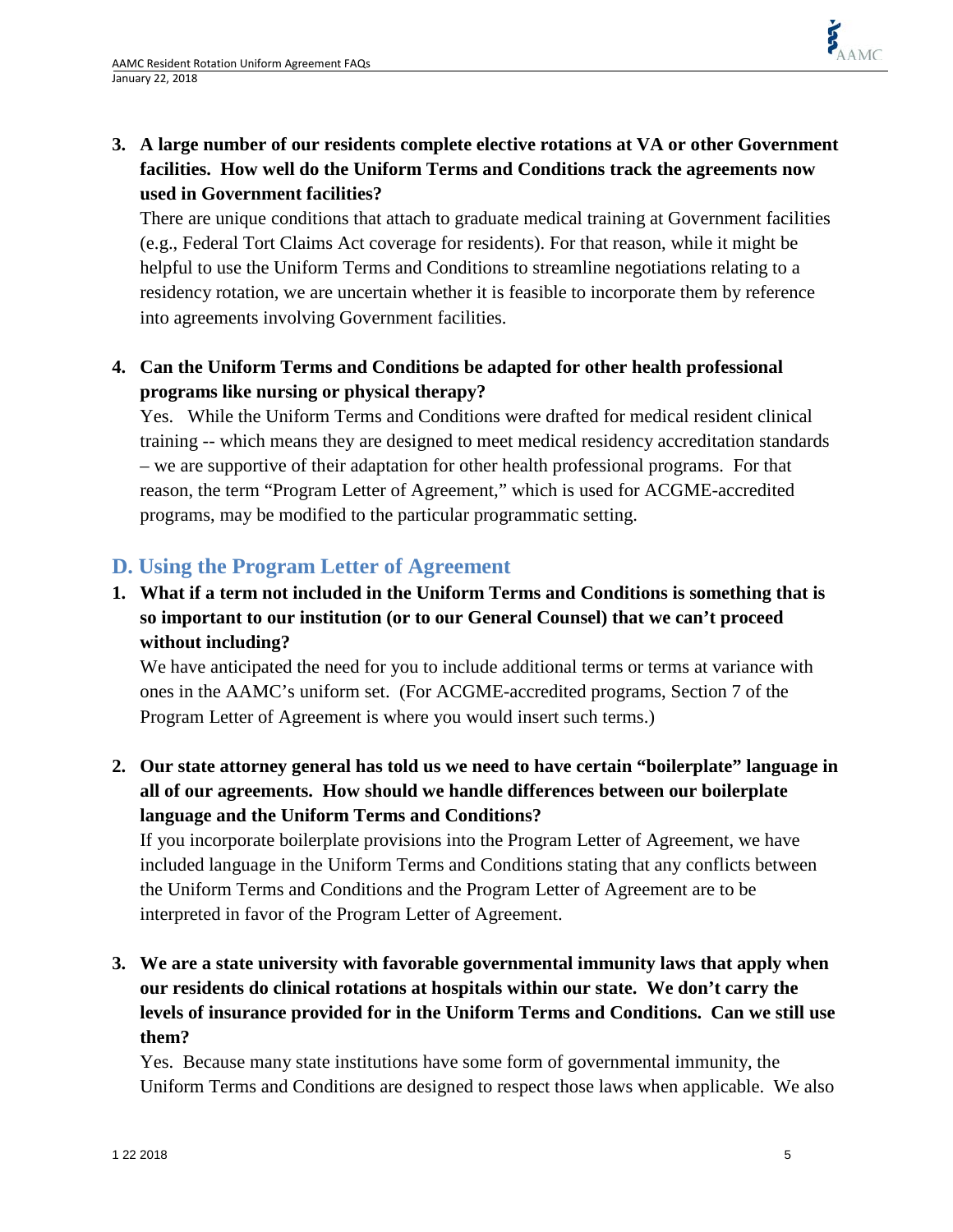recognize that certain institutions have state law or institutional policies that might conflict with an aspect of the Uniform Terms and Conditions. The Program Letter of Agreement may be customized for a state institution to specify if it has different or additional provisions that must be included.

**4. We are a Sponsoring Institution, but our residents are employed by another organization. How should we handle this?** 

You can identify the additional organization and define its role or relationship to the residents in the separate Program Letter of Agreement signed by the parties. For example, you could define Sponsor to mean the organization signing the Program Letter of Agreement and any entity acting on its behalf for purposes of carrying out all or part of the agreement.

- **5. If we require supervising attending physicians to maintain faculty appointments at the Sponsoring Institution, can we memorialize that in the Program Letter of Agreement?** Yes, you may insert that type of requirement in Section 7 of the Program Letter of Agreement.
- **6. The Uniform Terms and Conditions provide for the Sponsor to provide professional liability insurance or a program of self-insurance for its residents with limits of at least \$1M per occurrence and \$3M in annual aggregate. What if my state law or our institution as a risk management policy has different requirements?** We drafted the Uniform Terms and Conditions to meet the needs of the vast majority of institutions. However, we also recognize that there are unique state law requirements or institution-specific requirements that fall outside of the norm. For that reason, the Program Letter of Agreement may be modified so that those institutions that are subject to unique state law or institution-specific requirements can modify or add terms.
- **7. Is the Program Letter of Agreement an appropriate vehicle for memorializing an agreement between the parties as to which entity may claim a resident on an IRIS report for purposes of CMS reimbursement?**

You should consult institutional counsel on that question, as eligibility for Medicare reimbursement is determined by the facts and circumstances of the specific program's structure and operation.

# <span id="page-5-0"></span>**E. General Definitions**

**1. Does the term "resident physician" also include fellows and interns?** Yes, the Uniform Terms and Conditions define resident physicians to include fellows and interns.